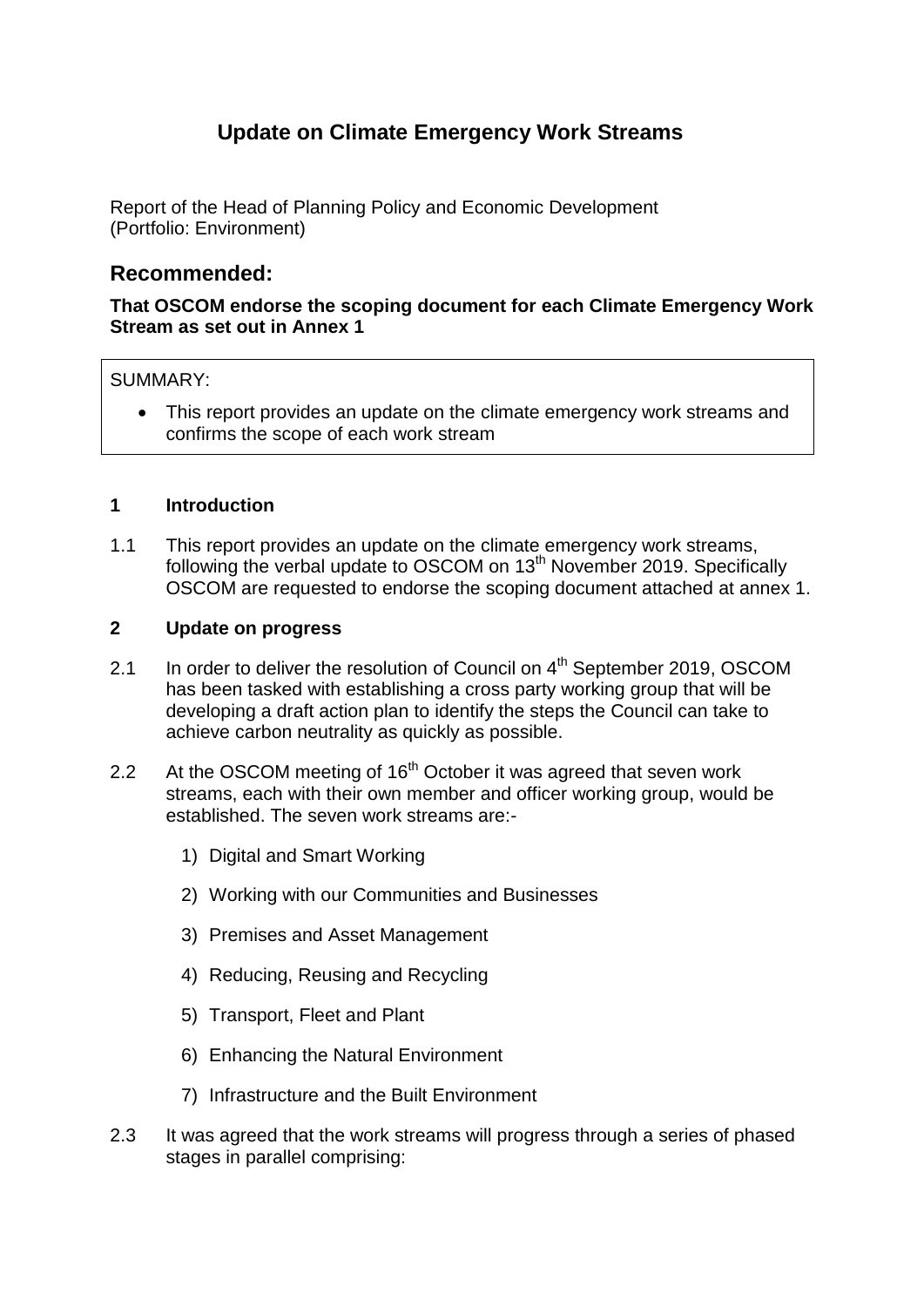- Confirming the scope of each work stream;
- Establishing the baseline (e.g. what the Council is already doing) and what the causes of emissions are in the broader context;
- Identifying what good looks like (including best practice examples from others and examples of positive behaviour change) and reviewing how they relate to the Council and the communities of Test Valley; and
- Recommending appropriate actions.
- 2.4 At that meeting a draft of the scoping template for the project was presented with the intention that each work stream would meet, review and confirm the scope, the key areas of focus and key milestones.
- 2.5 At the OSCOM meeting of the  $13<sup>th</sup>$  November each work stream verbally presented their progress and their draft specific work stream scoping reports. At that meeting it was confirmed that each scoping report would be reported back to OSCOM in their final form. Attached at annex 1 is the final version of the scoping reports.
- 2.6 It is encouraging that a number and range of suggested actions have already been put forward. Given the breadth of the topic and work streams there will inevitably be suggested actions which have been identified by a number of groups or overlap one of more work stream. As discussed at the previous OSCOM, officers have looked to place those actions within the most appropriate work stream.
- 2.7 As agreed by Council in September, our response to the Climate Emergency challenge will concentrate on what the Council, as an organisation, can do to achieve a reduction in carbon emissions. Those actions which look external to the Council have been placed within the 'Business and Communities' work stream as their role focuses on the final element of the Council's motion which was to work with our communities and partners to identify opportunities for making the Borough 'carbon neutral'.
- 2.8 The actions that are being discussed highlight a range of opportunities. At this stage they all require further investigation. In some cases it will be necessary to undertake baseline research in order to provide a means to measure future feasibility and success.
- 2.9 OSCOM previously highlighted the need to provide a 'conduit' between the work streams to avoid abortive work and to ensure that a collective direction is maintained. In response it is proposed that the Head of Planning Policy & Economic Development and/or Senior Planning officer will be present at each work stream meeting, wherever possible.
- 2.10 A further point to note is that there remains in some instances a difference in terms of language and style. Officers will be ensuring that there will be consistency as these work streams move forward and the action plan drafted. The frequency of the meetings is for the discretion of each group. They are best placed to understand the work required and how regularly they need to meet.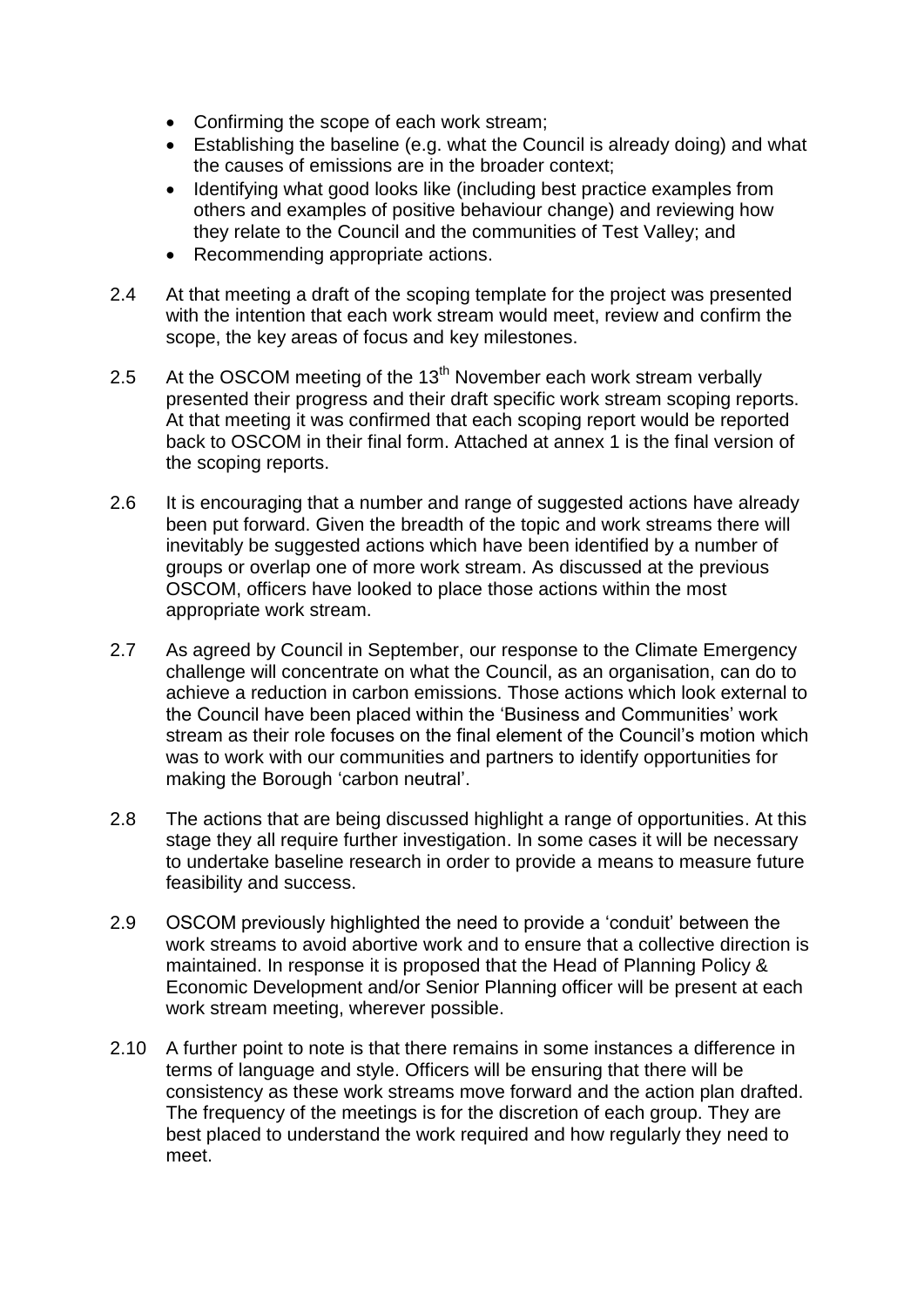### **3 Conclusion**

3.1 OSCOM are asked to note the progress made and endorse the scoping document for each work stream.

| Background Papers (Local Government Act 1972 Section 100D)                                                                                                                           |                                     |  |  |  |
|--------------------------------------------------------------------------------------------------------------------------------------------------------------------------------------|-------------------------------------|--|--|--|
| Confidentiality                                                                                                                                                                      |                                     |  |  |  |
| It is considered that this report does not contain exempt information within the<br>meaning of Schedule 12A of the Local Government Act 1972, as amended, and can<br>be made public. |                                     |  |  |  |
| No of Annexes:                                                                                                                                                                       |                                     |  |  |  |
| Author:                                                                                                                                                                              | <b>Graham Smith</b><br>Ext:<br>8141 |  |  |  |
| File Ref:<br><b>CE</b>                                                                                                                                                               |                                     |  |  |  |
| <b>OSCOM</b><br>11 December 2019<br>Report to:<br>Date:                                                                                                                              |                                     |  |  |  |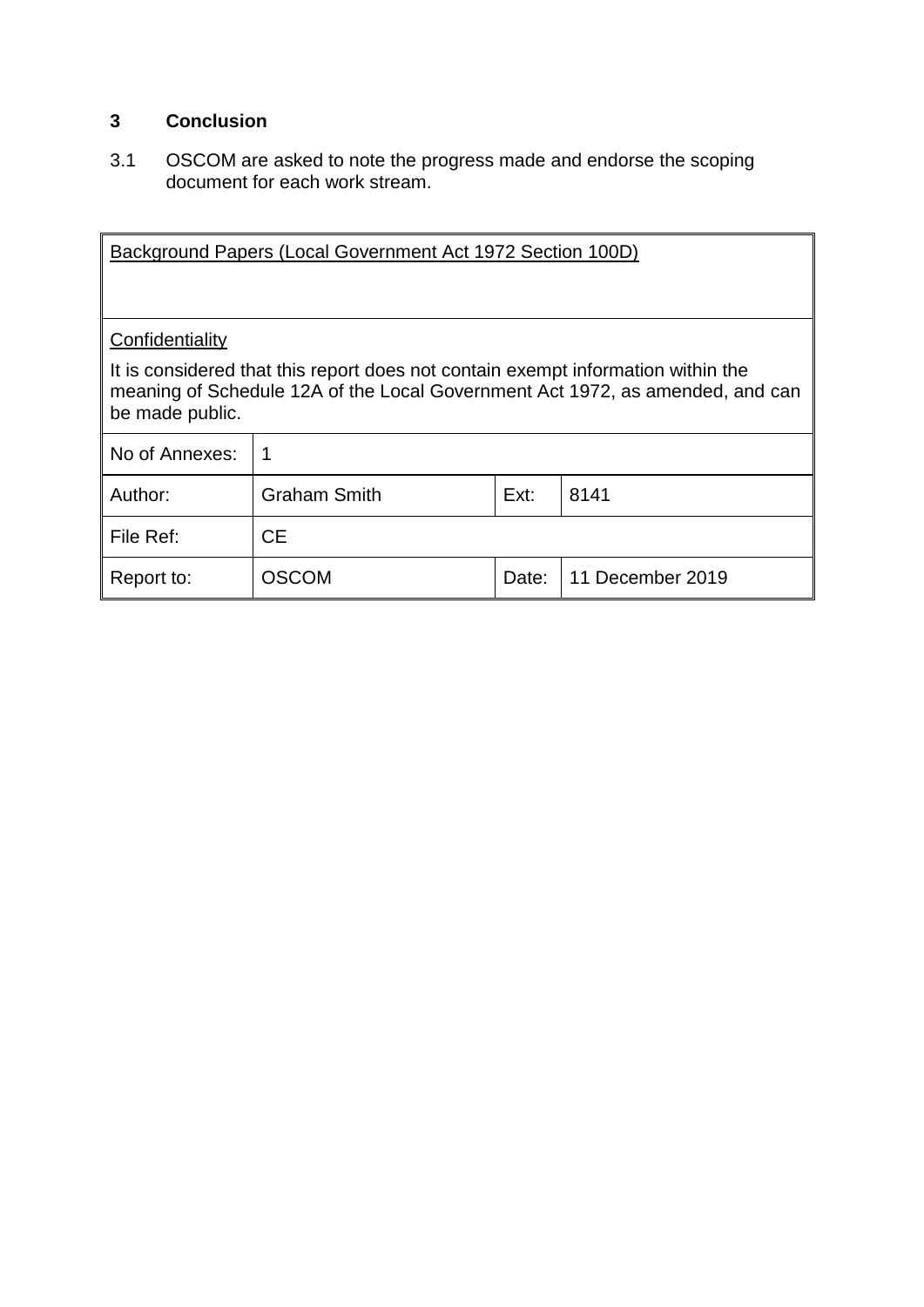## **Title of Work Stream: Digital and Smart Working**

**Allet Combus Areview areas where we offer printed copies of meeting papers for**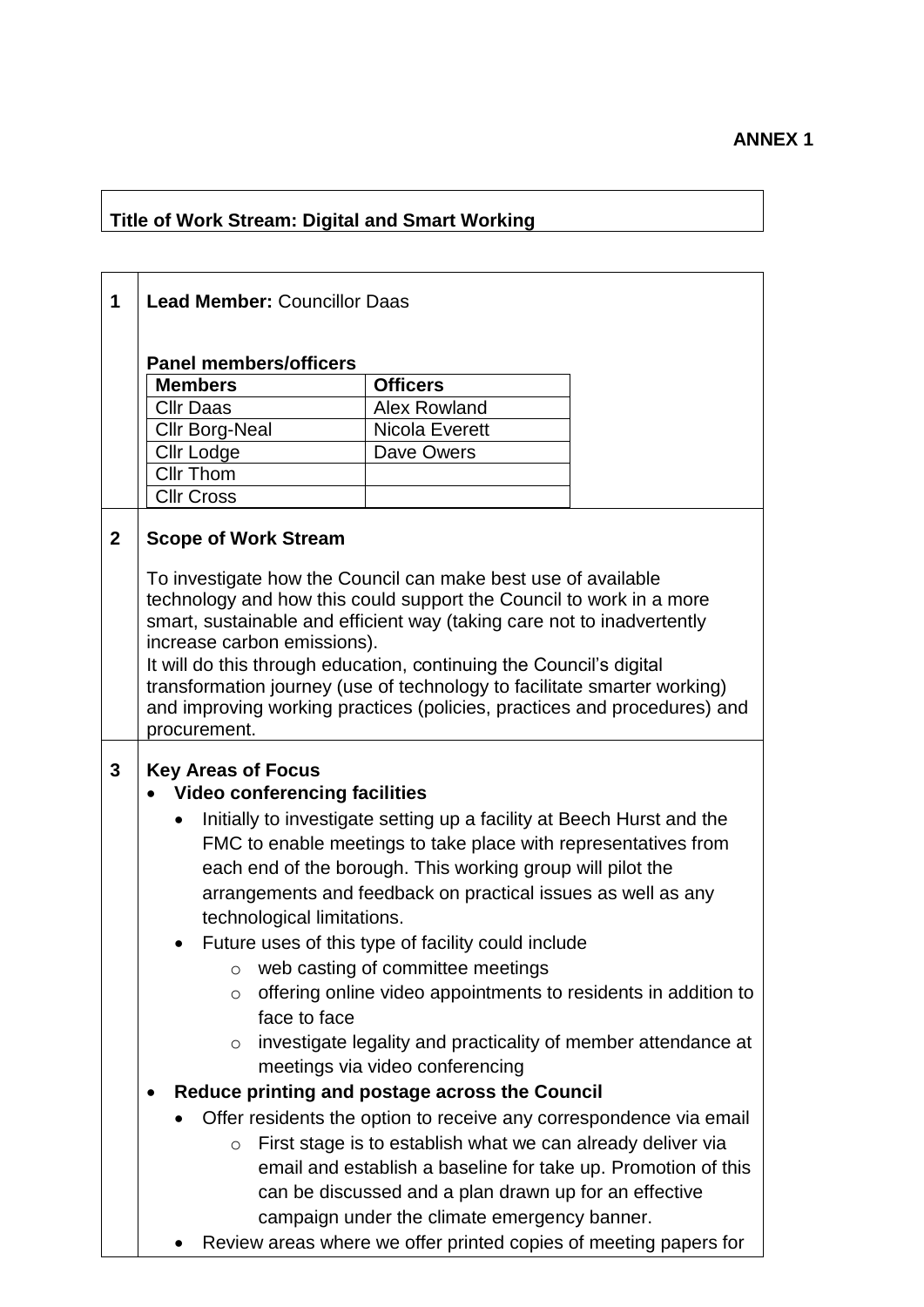example for Councillors for Committee meetings.

- Evaluate the effects of the new MFD and printing software i.e. has this reduced printing. Identify areas where there are high volumes of printing and work with services to understand and reduce where possible.
- Opportunities to increase self-service and improve efficiencies of HR and payroll processes with the introduction of the new HR system and managed payroll contract. (reducing printing of forms and payslips)
- **Effective use of technology to enable staff, members and customers to self-serve and increase flexibility and efficiencies and reduce reasons to travel**
	- Undertake a survey of why people visit the Council and look to educate residents to self-serve where possible and reduce need to travel into the Council.
	- Opportunities to reduce on-site customer and visitor officer meetings through use of technology and video meetings
	- Reduce business mileage, eliminate travel except where necessary for performance of role or specific training need.
	- Review of future IT equipment and what is available in the market to enable the Council to equip people with the right tools and kit to enable flexible and sustainable working.
	- Evaluate the potential rollout of mobile devices/tablets within the wider business
- **Raising the awareness of the Climate agenda within the business**
	- Consider adding climate change agenda to decision making documents – e.g. integrate into service planning, policy development and pre-procurement documents including the review of 'green clauses' within contracts.
	- Awareness training for staff and members and sharing best practice across the Council.
- **Understanding what best practice looks like and measuring internal Carbon footprint and emissions**
	- Research best practice
	- Establish what measurements are being used by other organisations to measure internal carbon footprint and emissions.
	- If possible create a baseline and targets for reduction (understand some things won't be measurable such as reduction in carbon emissions by reducing customer visits to the Council)
	- Look for some easy wins, such as turning off equipment over night (measuring overnight energy usage) and reducing business mileage.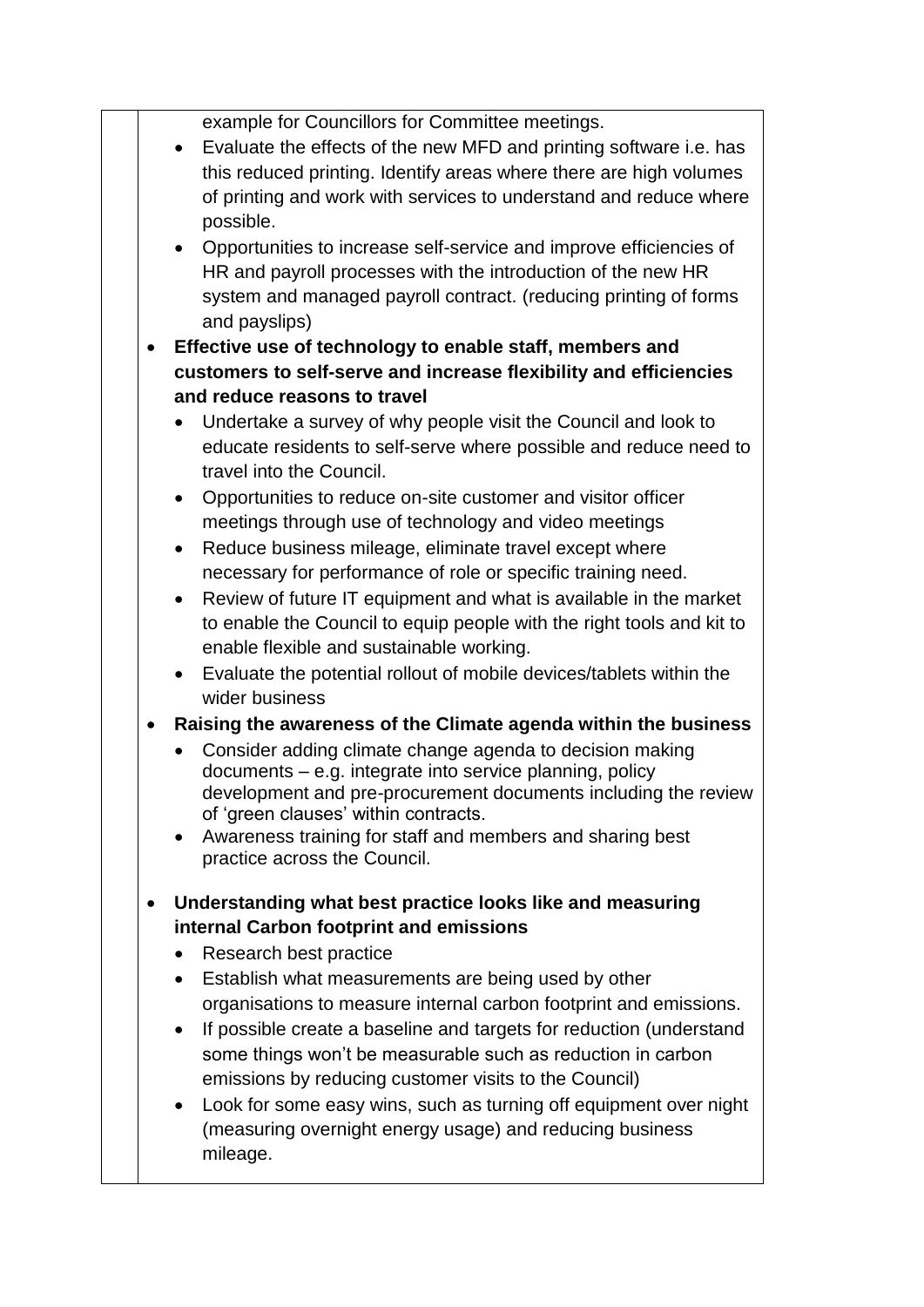|                                                                                                    | <b>Key Milestones</b>                                                                          |
|----------------------------------------------------------------------------------------------------|------------------------------------------------------------------------------------------------|
|                                                                                                    | To investigate the practise of other organisations with regards to the<br>areas of focus above |
| To explore the opportunities to make best use of technology for the<br>Council to do its business. |                                                                                                |
|                                                                                                    | To explore ways to raise awareness within the Council's business                               |
|                                                                                                    |                                                                                                |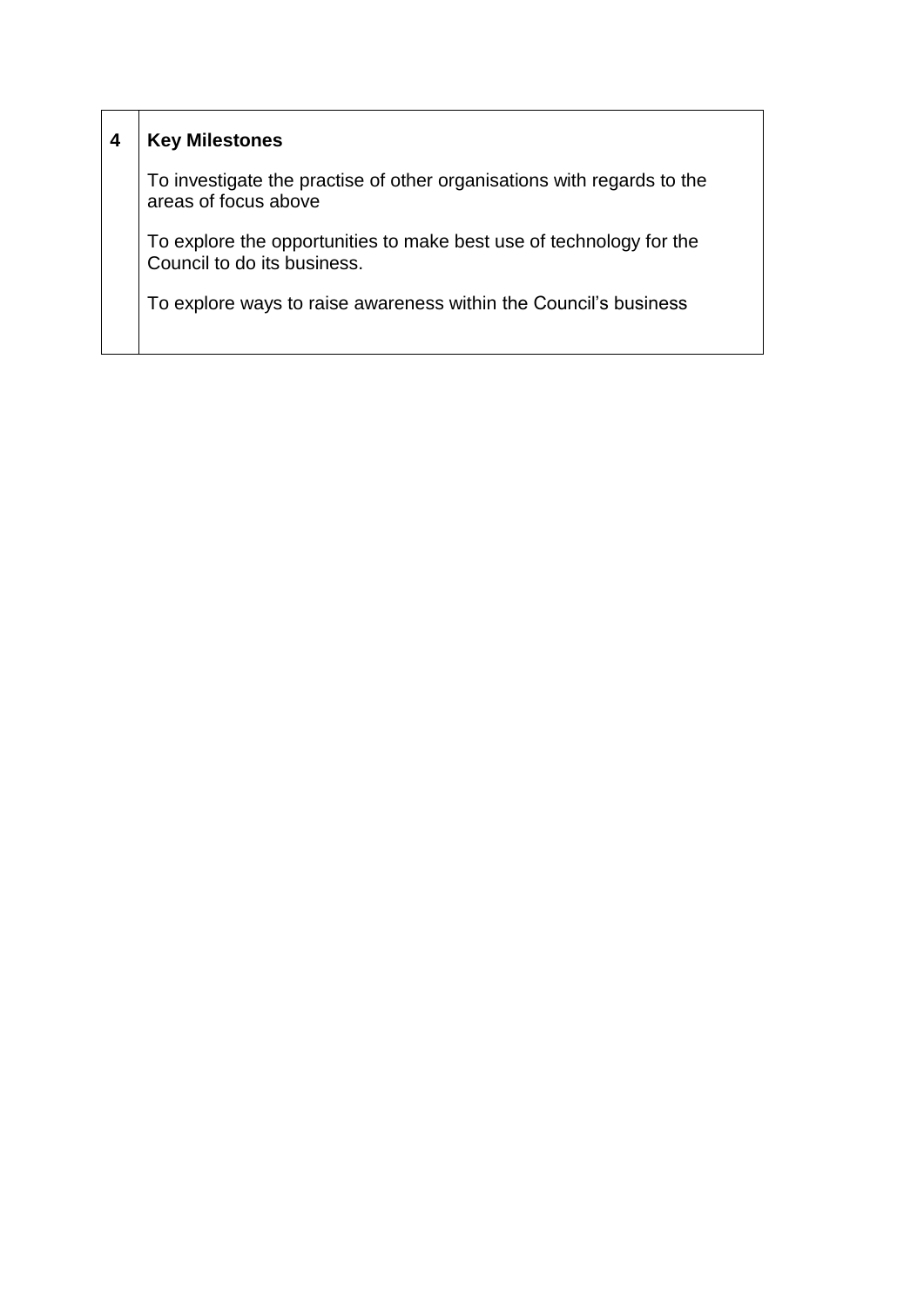# **Title of Work Stream: Working with our Communities and Businesses**

| 1            | <b>Lead Member: Councillor Hamilton</b><br><b>Panel members/officers</b>                                                                                                                                                                                                                                                             |                                                                                                                                                                                                                                                                                                                                                                                                                                                                                                                                                                                                                                                                                                                                                                                                                                                                                                                                                                                |  |
|--------------|--------------------------------------------------------------------------------------------------------------------------------------------------------------------------------------------------------------------------------------------------------------------------------------------------------------------------------------|--------------------------------------------------------------------------------------------------------------------------------------------------------------------------------------------------------------------------------------------------------------------------------------------------------------------------------------------------------------------------------------------------------------------------------------------------------------------------------------------------------------------------------------------------------------------------------------------------------------------------------------------------------------------------------------------------------------------------------------------------------------------------------------------------------------------------------------------------------------------------------------------------------------------------------------------------------------------------------|--|
|              | <b>Members</b>                                                                                                                                                                                                                                                                                                                       | <b>Officers</b>                                                                                                                                                                                                                                                                                                                                                                                                                                                                                                                                                                                                                                                                                                                                                                                                                                                                                                                                                                |  |
|              | <b>Cllr Hamilton</b>                                                                                                                                                                                                                                                                                                                 | James Moody                                                                                                                                                                                                                                                                                                                                                                                                                                                                                                                                                                                                                                                                                                                                                                                                                                                                                                                                                                    |  |
|              | <b>Cllr Drew</b>                                                                                                                                                                                                                                                                                                                     | David Growcott                                                                                                                                                                                                                                                                                                                                                                                                                                                                                                                                                                                                                                                                                                                                                                                                                                                                                                                                                                 |  |
|              | <b>Cllr Parker</b>                                                                                                                                                                                                                                                                                                                   | <b>David Cleave</b>                                                                                                                                                                                                                                                                                                                                                                                                                                                                                                                                                                                                                                                                                                                                                                                                                                                                                                                                                            |  |
|              | <b>Cllr Ecclestone</b>                                                                                                                                                                                                                                                                                                               |                                                                                                                                                                                                                                                                                                                                                                                                                                                                                                                                                                                                                                                                                                                                                                                                                                                                                                                                                                                |  |
| $\mathbf{2}$ | <b>Scope of Work Stream</b><br>To work with business and local communities to share best practice on<br>how people are playing their part to tackle climate change within Test<br>Valley.                                                                                                                                            |                                                                                                                                                                                                                                                                                                                                                                                                                                                                                                                                                                                                                                                                                                                                                                                                                                                                                                                                                                                |  |
| 3            | <b>Key Areas of Focus</b>                                                                                                                                                                                                                                                                                                            |                                                                                                                                                                                                                                                                                                                                                                                                                                                                                                                                                                                                                                                                                                                                                                                                                                                                                                                                                                                |  |
|              | $\overline{a}$<br>there at a community level. This will include:<br>$\circ$<br>$\circ$<br>$\circ$<br>organisations<br>$\circ$<br>networks<br>of Test Valley are doing. We will work with:<br>$\circ$<br><b>Network</b><br>and grants from a variety of providers.<br>best practice<br>2020.<br>reducing and recycling domestic waste | Undertake a local mapping exercise of what is currently happening out<br>A session with the Association of Parish & Town Councils<br>A follow up survey to all parishes<br>Work with Unity to tap into the network of community<br>A survey to local businesses working through existing<br>Undertake a high level mapping exercise of what other areas outside<br>Local Government Association to identify a couple of areas<br>$\circ$ Towns that Test Valley is twinned with<br>Test Valley Borough Council to join the HIOW Sustainable Business<br>Explore further opportunities for how businesses can access support<br>Hold an event for Parish Councils and Community Groups to share<br>Hold a business showcase event to disseminate best practice<br>Play our part in Andover Vision and Romsey Future climate change<br>initiatives such as the Andover climate change day of action in Spring<br>Look at ways to influence a change in behaviour with regards to |  |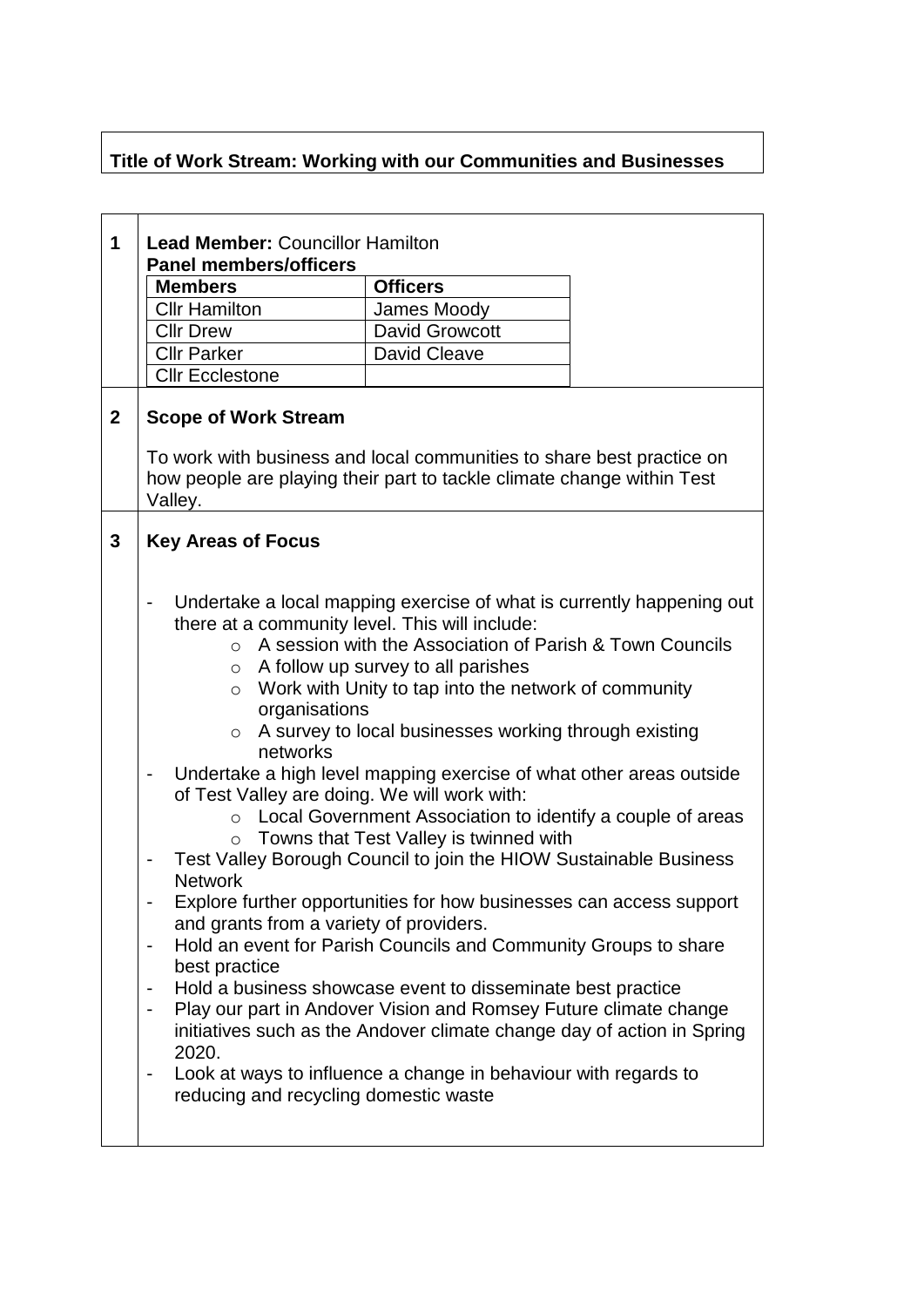| 4 | <b>Key Milestones</b>                                                                                                                                                                                                                                                                                                                                                                                                                                                                                                                                                                                                                                                                                                                |
|---|--------------------------------------------------------------------------------------------------------------------------------------------------------------------------------------------------------------------------------------------------------------------------------------------------------------------------------------------------------------------------------------------------------------------------------------------------------------------------------------------------------------------------------------------------------------------------------------------------------------------------------------------------------------------------------------------------------------------------------------|
|   | <b>Next steps:</b><br>To produce a detailed plan setting out who the group will make<br>$\qquad \qquad \blacksquare$<br>contact with, when this will happen and how we are proposing to do it.<br>To agree a draft survey to be circulated to all parishes<br>$\blacksquare$<br>As a result of a conversation with the LGA we will identify two councils<br>$\blacksquare$<br>outside of Test Valley who we can speak to about the work going on<br>in their local communities<br>Review the outcomes of the recent Test Valley Association of Parish<br>$\blacksquare$<br>and Town Councils climate change session<br>Engage with the Science Park about the opportunities to host a<br>$\overline{\phantom{a}}$<br>business event. |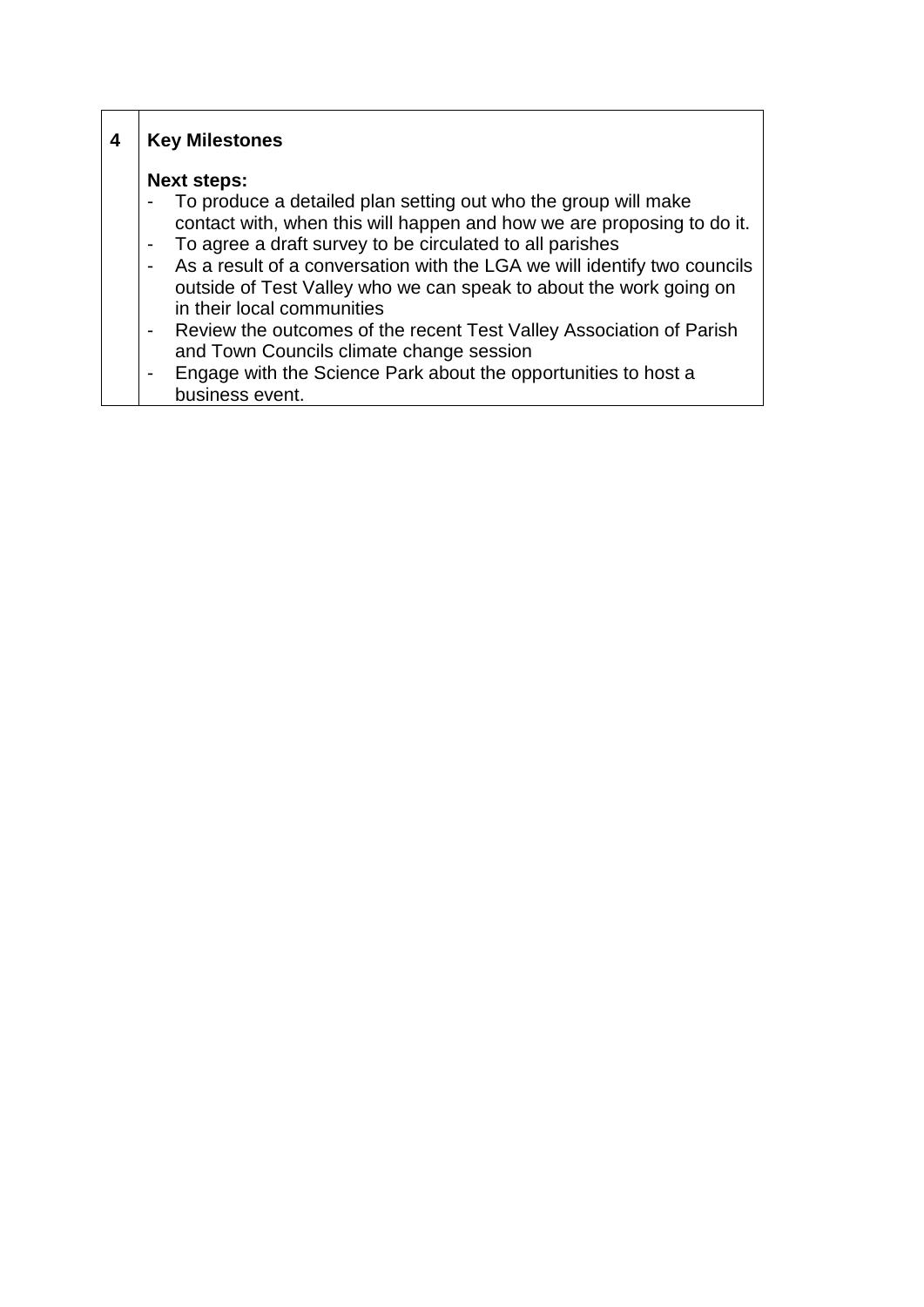## **Title of Work Stream: Premises and Asset Management**

r

| 1                       | <b>Lead Member: Councillor Brooks</b>                                                                                                                                       |                                                                                                                          |  |
|-------------------------|-----------------------------------------------------------------------------------------------------------------------------------------------------------------------------|--------------------------------------------------------------------------------------------------------------------------|--|
|                         |                                                                                                                                                                             |                                                                                                                          |  |
|                         | <b>Panel members/officers</b><br><b>Members</b>                                                                                                                             | <b>Officers</b>                                                                                                          |  |
|                         | <b>Cllr Brooks</b>                                                                                                                                                          | <b>Simon Ellis</b>                                                                                                       |  |
|                         | <b>Cllr Baverstock</b>                                                                                                                                                      | <b>Simon Skeates</b>                                                                                                     |  |
|                         | <b>Cllr Gidley</b>                                                                                                                                                          |                                                                                                                          |  |
| $\overline{2}$          | <b>Scope of Work Stream</b>                                                                                                                                                 |                                                                                                                          |  |
|                         | To investigate What, If and How, TVBC buildings and sites can be even<br>more energy efficient and what steps can be taken to achieve this now<br>and going forward.        |                                                                                                                          |  |
| 3                       | <b>Key Areas of Focus</b>                                                                                                                                                   |                                                                                                                          |  |
|                         | The focus will be based around TVBC owner occupied sites and<br>buildings; with specific focus on the following topic heads:                                                |                                                                                                                          |  |
|                         | Delivery to date;<br>$\bullet$<br>Making buildings more efficient;<br>$\bullet$<br>Energy usage on site and in buildings;<br>$\bullet$<br>$\bullet$<br>$\bullet$<br>fabric. | Possible outcome and actions to explore and deliver;<br>Consideration to be given regarding existing building design and |  |
|                         | In co-operation with the Reducing, Reusing & Recycling work stream to<br>establish the different types of waste produced by the Council and how its<br>is dealt with.       |                                                                                                                          |  |
| $\overline{\mathbf{4}}$ | <b>Key Milestones</b>                                                                                                                                                       |                                                                                                                          |  |
|                         | To produce a detailed plan identifying the existing energy usage of the<br>Council offices and depots and identify options for making improvements,<br>where possible.      |                                                                                                                          |  |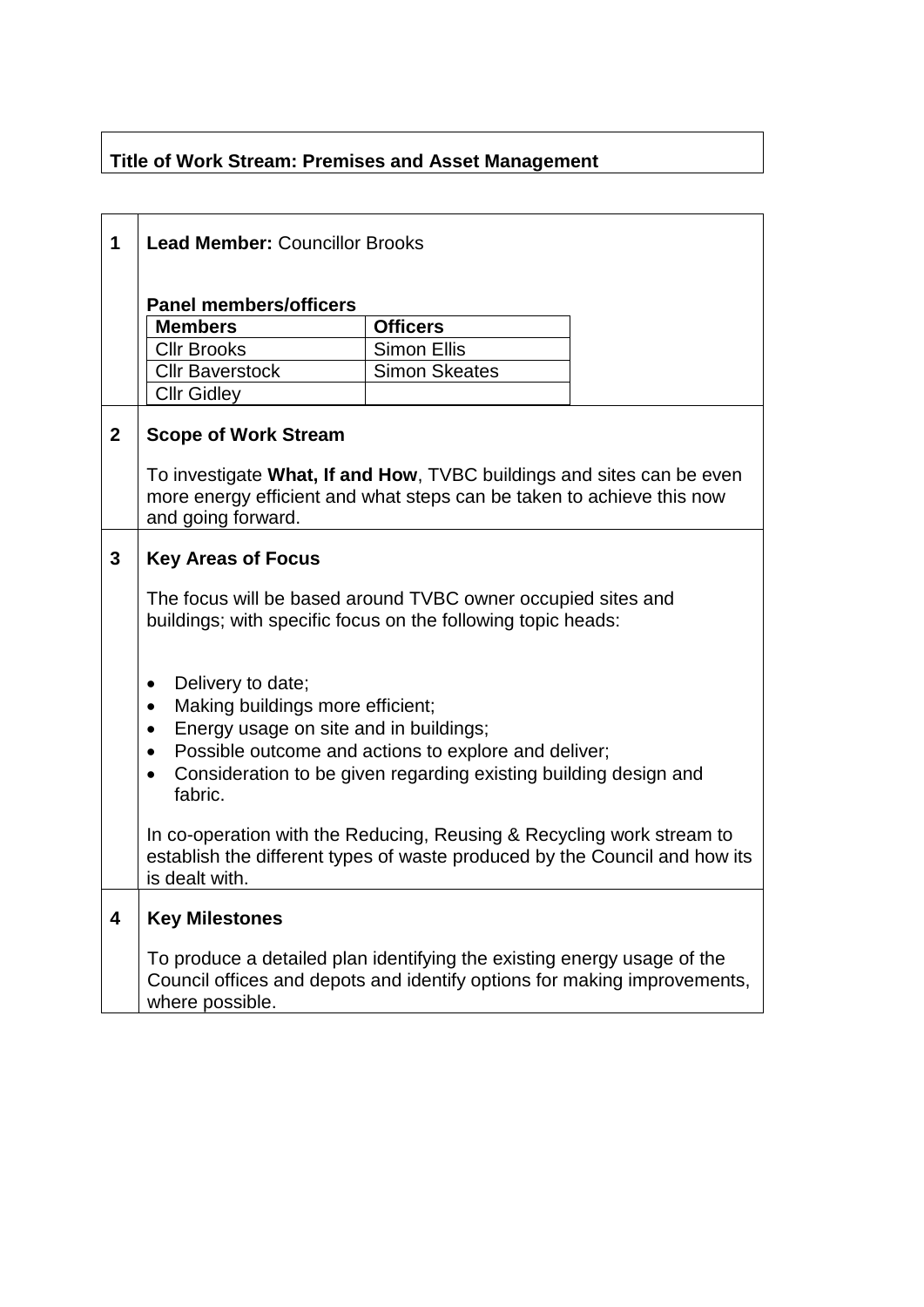# **Title of Work Stream: Reducing, Reusing and Recycling**

| 1           | <b>Lead Member: Councillor Johnston</b>                                                                                                                                                                                                                                                                                                                                                                                                                                                                                                                                                                                                                                                                                                                                               |                                                                                                                                                                                                                                                                                                                                                                                                                                                                                                                                                                                                                                         |  |
|-------------|---------------------------------------------------------------------------------------------------------------------------------------------------------------------------------------------------------------------------------------------------------------------------------------------------------------------------------------------------------------------------------------------------------------------------------------------------------------------------------------------------------------------------------------------------------------------------------------------------------------------------------------------------------------------------------------------------------------------------------------------------------------------------------------|-----------------------------------------------------------------------------------------------------------------------------------------------------------------------------------------------------------------------------------------------------------------------------------------------------------------------------------------------------------------------------------------------------------------------------------------------------------------------------------------------------------------------------------------------------------------------------------------------------------------------------------------|--|
|             | <b>Panel members/officers</b>                                                                                                                                                                                                                                                                                                                                                                                                                                                                                                                                                                                                                                                                                                                                                         |                                                                                                                                                                                                                                                                                                                                                                                                                                                                                                                                                                                                                                         |  |
|             | <b>Members</b>                                                                                                                                                                                                                                                                                                                                                                                                                                                                                                                                                                                                                                                                                                                                                                        | <b>Officers</b>                                                                                                                                                                                                                                                                                                                                                                                                                                                                                                                                                                                                                         |  |
|             | <b>Cllr Johnston</b>                                                                                                                                                                                                                                                                                                                                                                                                                                                                                                                                                                                                                                                                                                                                                                  | Paul Wykes                                                                                                                                                                                                                                                                                                                                                                                                                                                                                                                                                                                                                              |  |
|             | <b>Cllr Andersen</b>                                                                                                                                                                                                                                                                                                                                                                                                                                                                                                                                                                                                                                                                                                                                                                  | <b>Hollie French</b>                                                                                                                                                                                                                                                                                                                                                                                                                                                                                                                                                                                                                    |  |
|             | <b>Cllr Lodge</b>                                                                                                                                                                                                                                                                                                                                                                                                                                                                                                                                                                                                                                                                                                                                                                     | Vanessa Cheung                                                                                                                                                                                                                                                                                                                                                                                                                                                                                                                                                                                                                          |  |
|             | <b>Cllr Gwynne</b>                                                                                                                                                                                                                                                                                                                                                                                                                                                                                                                                                                                                                                                                                                                                                                    |                                                                                                                                                                                                                                                                                                                                                                                                                                                                                                                                                                                                                                         |  |
|             | <b>Cllr Watts</b>                                                                                                                                                                                                                                                                                                                                                                                                                                                                                                                                                                                                                                                                                                                                                                     |                                                                                                                                                                                                                                                                                                                                                                                                                                                                                                                                                                                                                                         |  |
| $\mathbf 2$ | <b>Scope of Work Stream</b><br>To investigate how the Council can improve its approach to dealing with<br>its own waste across the organisation by focusing more on reducing,<br>reusing and recycling.                                                                                                                                                                                                                                                                                                                                                                                                                                                                                                                                                                               |                                                                                                                                                                                                                                                                                                                                                                                                                                                                                                                                                                                                                                         |  |
| 3           | <b>Key Areas of Focus</b><br>by the council for delivering its functions.<br>$\bullet$<br>practices within offices, depots and buildings.<br>٠<br>٠<br>rate.<br>$\bullet$<br>within other organisations.<br>To identify areas of poor practice<br>٠<br>Whilst not directly within in scope of this work stream there is an<br>acknowledgement that some of this work crosses over into other climate<br>change work streams. In addition, whilst the focus of this work stream is<br>about how the organisation deals with its own waste, the Council does<br>collect domestic waste from 55,000 properties. The services provided are<br>broadly in line with those provided by other Hampshire LAs and is in the<br>process of a fundamental review at regional and national level. | To establish the list of buildings within scope i.e. operated and used<br>To establish the different types of waste produced by the Council.<br>To establish how all waste is dealt with at source i.e. the current<br>To carry out an audit of existing waste collection arrangements<br>including the destination of waste i.e. treatment and disposal.<br>To publish the Council's total waste arising and the overall recycling<br>To identify areas of best practice within the organisation as well as<br>To review existing behavioural change work with our own staff and<br>align that with what we do within our communities. |  |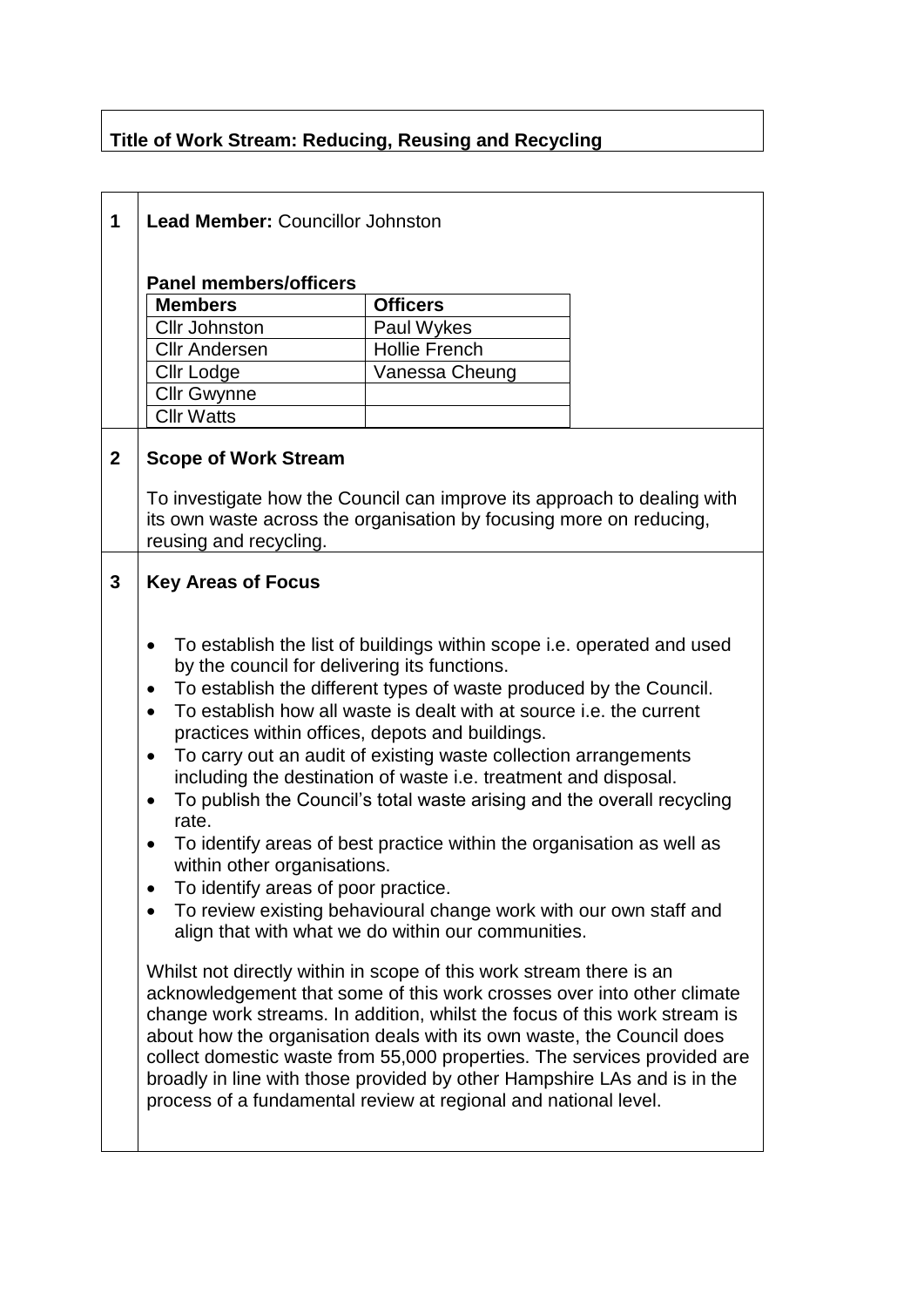| 4 | <b>Key Milestones</b>                                                                                                                                                |
|---|----------------------------------------------------------------------------------------------------------------------------------------------------------------------|
|   | To request that the Property and Asset Management Service<br>$\bullet$<br>undertake relevant work relating to the key areas of focus listed<br>above.                |
|   | To conduct a best practice review across other organisations and<br>$\bullet$<br>local businesses (Cllrs Andersen and Lodge) and report back at the<br>next meeting. |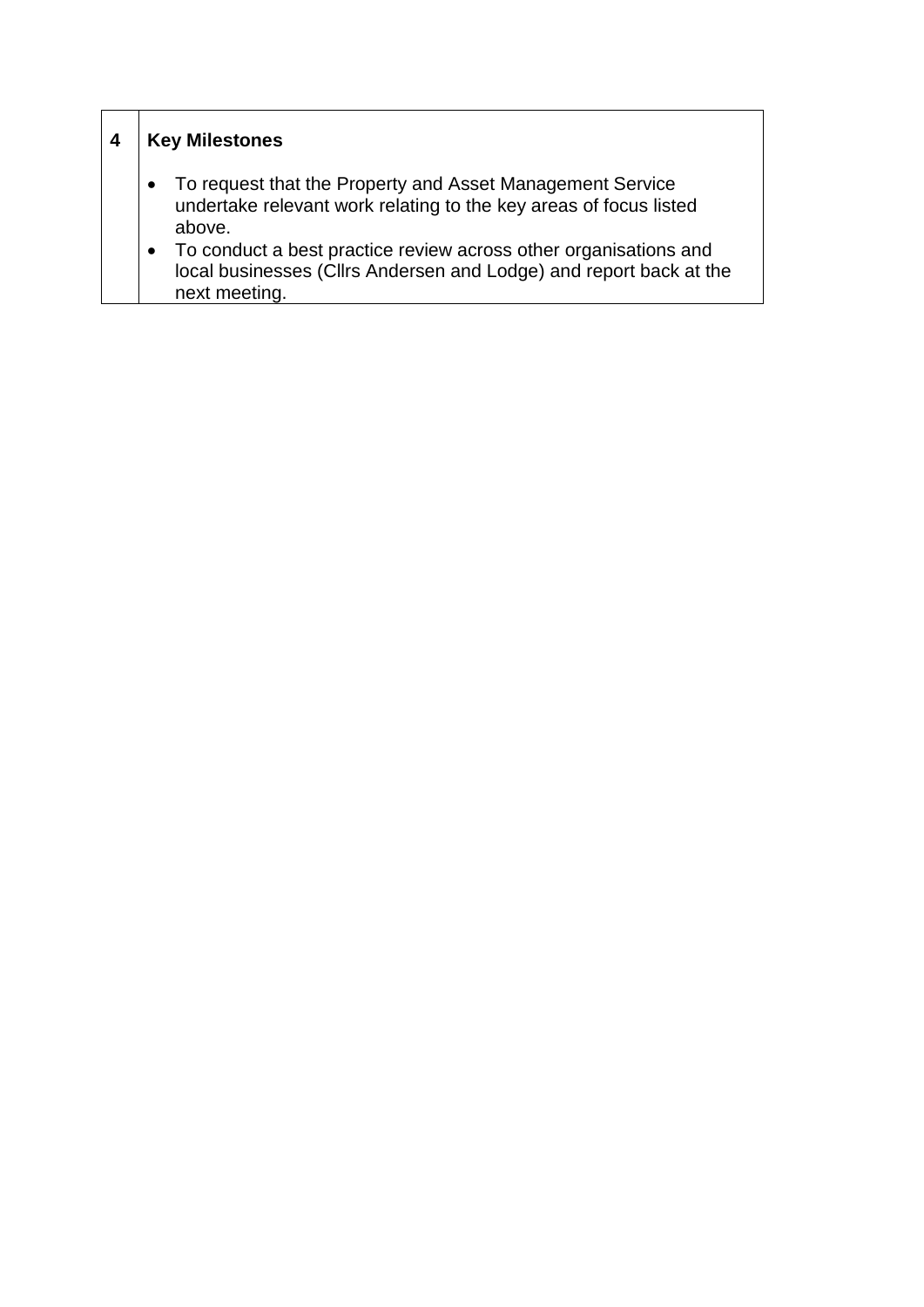# **Title of Work Stream: Transport, Fleet and Plant**

| 1                | <b>Lead Member: Councillor Johnston</b>                                                                                  |                                                                                                                         |  |  |  |
|------------------|--------------------------------------------------------------------------------------------------------------------------|-------------------------------------------------------------------------------------------------------------------------|--|--|--|
|                  |                                                                                                                          |                                                                                                                         |  |  |  |
|                  | <b>Panel members/officers</b>                                                                                            |                                                                                                                         |  |  |  |
|                  | <b>Members</b><br><b>Cllr Johnston</b>                                                                                   | <b>Officers</b><br>Paul Wykes                                                                                           |  |  |  |
|                  |                                                                                                                          | Konrad Firth                                                                                                            |  |  |  |
|                  | <b>Cllr Burley</b><br><b>Cllr Coole</b>                                                                                  | <b>Steve Raw</b>                                                                                                        |  |  |  |
|                  |                                                                                                                          |                                                                                                                         |  |  |  |
| $\boldsymbol{2}$ | <b>Scope of Work Stream</b>                                                                                              |                                                                                                                         |  |  |  |
|                  |                                                                                                                          | To improve fuel efficiency and move towards lower emission fuel sources                                                 |  |  |  |
| $\mathbf{3}$     | <b>Key Areas of Focus</b>                                                                                                |                                                                                                                         |  |  |  |
|                  |                                                                                                                          |                                                                                                                         |  |  |  |
|                  |                                                                                                                          |                                                                                                                         |  |  |  |
|                  |                                                                                                                          | To establish our baseline, acknowledging previously introduced<br>initiatives that relate directly to this work stream. |  |  |  |
|                  |                                                                                                                          | To describe the current procurement approach taken by the Council                                                       |  |  |  |
|                  | ٠                                                                                                                        | and to detail the state of developments within the market, using the                                                    |  |  |  |
|                  |                                                                                                                          | following list of vehicles and plant, categorised by type:                                                              |  |  |  |
|                  | <b>Heavy Goods Vehicles</b><br>O                                                                                         |                                                                                                                         |  |  |  |
|                  | Large Vans<br>$\circ$                                                                                                    |                                                                                                                         |  |  |  |
|                  | ○ Small Vans                                                                                                             |                                                                                                                         |  |  |  |
|                  | Large Plant<br>$\circ$                                                                                                   |                                                                                                                         |  |  |  |
|                  | <b>Small Plant</b><br>$\circ$                                                                                            |                                                                                                                         |  |  |  |
|                  | <b>Handheld Plant</b><br>$\Omega$                                                                                        |                                                                                                                         |  |  |  |
|                  | Consider disposal route for old vehicles.<br>٠                                                                           |                                                                                                                         |  |  |  |
|                  | To identify areas of best practice within the organisation as well as<br>$\bullet$                                       |                                                                                                                         |  |  |  |
|                  | within other organisations.                                                                                              |                                                                                                                         |  |  |  |
|                  | To identify areas of poor practice.                                                                                      |                                                                                                                         |  |  |  |
|                  |                                                                                                                          | To review our vehicle and plant replacement policy to consider                                                          |  |  |  |
|                  | introducing more carbon friendly alternatives.                                                                           |                                                                                                                         |  |  |  |
|                  | $\bullet$<br>offsetting activities                                                                                       | Acknowledging the work of other work streams will consider potential                                                    |  |  |  |
|                  |                                                                                                                          |                                                                                                                         |  |  |  |
| 4                | <b>Key Milestones</b>                                                                                                    |                                                                                                                         |  |  |  |
|                  | To request that the Environmental Service undertake the data capture<br>relating to the key areas of focus listed above. |                                                                                                                         |  |  |  |
|                  |                                                                                                                          |                                                                                                                         |  |  |  |
|                  | For the members of the work stream to meet again early to mid-<br>December to review progress on the areas of focus.     |                                                                                                                         |  |  |  |
|                  |                                                                                                                          |                                                                                                                         |  |  |  |
|                  |                                                                                                                          |                                                                                                                         |  |  |  |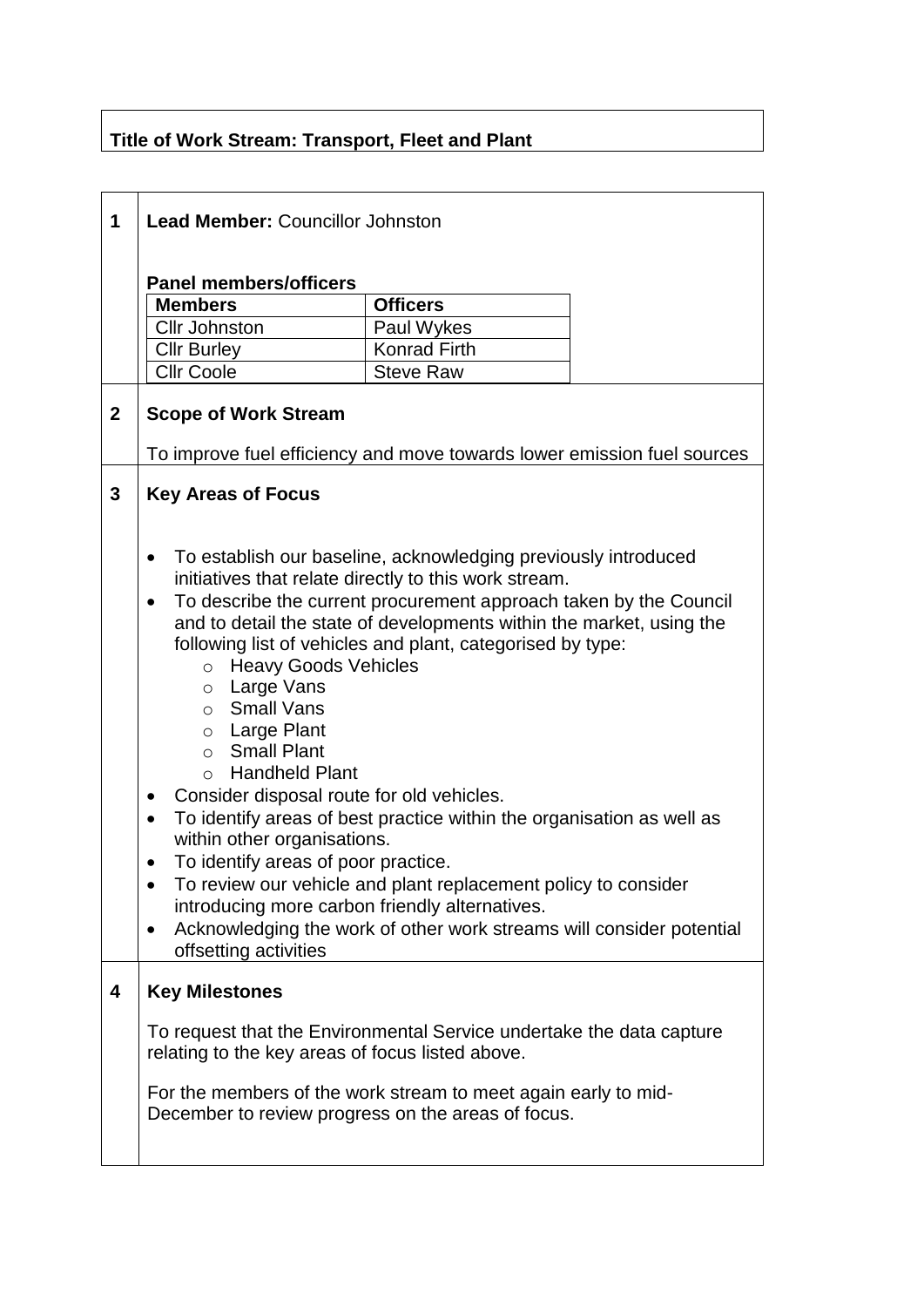## **Title of Work Stream: Enhancing the Natural Environment**

| 1            | <b>Lead Member: Councillor Rowles</b>                                                                                                                                                                                                                                                                                                                                                                                                                                                                                                                                                                                                                                                                                                                                                                                                                                                                                                                                                                                                      |                  |  |
|--------------|--------------------------------------------------------------------------------------------------------------------------------------------------------------------------------------------------------------------------------------------------------------------------------------------------------------------------------------------------------------------------------------------------------------------------------------------------------------------------------------------------------------------------------------------------------------------------------------------------------------------------------------------------------------------------------------------------------------------------------------------------------------------------------------------------------------------------------------------------------------------------------------------------------------------------------------------------------------------------------------------------------------------------------------------|------------------|--|
|              | <b>Panel members/officers</b>                                                                                                                                                                                                                                                                                                                                                                                                                                                                                                                                                                                                                                                                                                                                                                                                                                                                                                                                                                                                              |                  |  |
|              | <b>Members</b>                                                                                                                                                                                                                                                                                                                                                                                                                                                                                                                                                                                                                                                                                                                                                                                                                                                                                                                                                                                                                             | <b>Officers</b>  |  |
|              | <b>CIIr Rowles</b>                                                                                                                                                                                                                                                                                                                                                                                                                                                                                                                                                                                                                                                                                                                                                                                                                                                                                                                                                                                                                         | Dave Tasker      |  |
|              | <b>Cllr Donnelly</b>                                                                                                                                                                                                                                                                                                                                                                                                                                                                                                                                                                                                                                                                                                                                                                                                                                                                                                                                                                                                                       | Kevin Harrington |  |
|              | Cllr C Dowden                                                                                                                                                                                                                                                                                                                                                                                                                                                                                                                                                                                                                                                                                                                                                                                                                                                                                                                                                                                                                              | Pete Legg        |  |
|              | <b>Cllr Gwynne</b>                                                                                                                                                                                                                                                                                                                                                                                                                                                                                                                                                                                                                                                                                                                                                                                                                                                                                                                                                                                                                         |                  |  |
|              | <b>Cllr A Dowden</b>                                                                                                                                                                                                                                                                                                                                                                                                                                                                                                                                                                                                                                                                                                                                                                                                                                                                                                                                                                                                                       |                  |  |
| $\mathbf{2}$ | <b>Scope of Work Stream</b>                                                                                                                                                                                                                                                                                                                                                                                                                                                                                                                                                                                                                                                                                                                                                                                                                                                                                                                                                                                                                |                  |  |
|              | To promote sustainable management of the Council's land.                                                                                                                                                                                                                                                                                                                                                                                                                                                                                                                                                                                                                                                                                                                                                                                                                                                                                                                                                                                   |                  |  |
| 3            | <b>Key Areas of Focus</b>                                                                                                                                                                                                                                                                                                                                                                                                                                                                                                                                                                                                                                                                                                                                                                                                                                                                                                                                                                                                                  |                  |  |
|              | Establish baseline, including what we do currently and impact of<br>٠<br>working practices, as well as baseline for ecological net gain<br>Setting aspirations of what we want to achieve and understand<br>$\bullet$<br>Hampshire County Council's aspirations for 'highway verges' in the<br>context of climate change<br>Ensure the emerging Green Space Strategy sets out ambitions and<br>٠<br>actions in relation to climate change, resilience landscapes and a<br>focus on 'where we can do less to do more'<br>Review opportunities' in site management plans to further contribute<br>positively to carbon neutrality<br>Review impact of mass wildflower planting and future opportunities<br>$\bullet$<br>including the feasibility of increasing scale of planting and connectivity<br>of sites<br>Identify opportunities for land acquisition as mitigation<br>Scope the development of a tree management strategy. This will<br>$\bullet$<br>include an approach to all future planting to ensure a resilient tree<br>stock |                  |  |
| 4            | <b>Key Milestones</b>                                                                                                                                                                                                                                                                                                                                                                                                                                                                                                                                                                                                                                                                                                                                                                                                                                                                                                                                                                                                                      |                  |  |
|              | To audit the existing roles and approaches to the management of Council<br>green space                                                                                                                                                                                                                                                                                                                                                                                                                                                                                                                                                                                                                                                                                                                                                                                                                                                                                                                                                     |                  |  |
|              | To identify existing site management plans and a review their scope for<br>benefits to achieving carbon neutrality                                                                                                                                                                                                                                                                                                                                                                                                                                                                                                                                                                                                                                                                                                                                                                                                                                                                                                                         |                  |  |